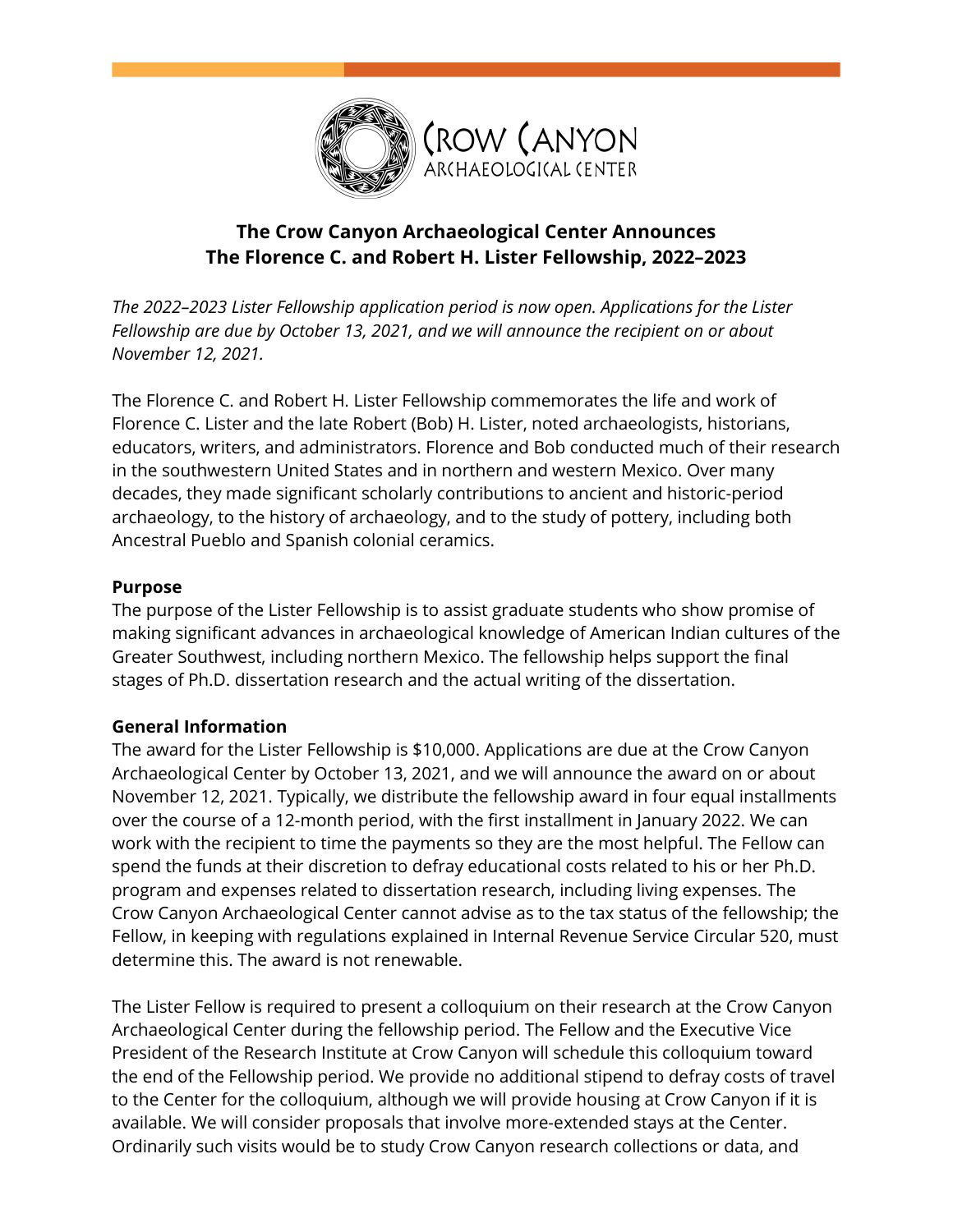scheduling will be subject to the availability of the requested research space, facilities, and/or housing.

The Lister Fellow must submit four brief reports on the progress of their work. The Executive Vice President of the Research Institute at Crow Canyon schedules the timing of the reports with the Fellow and reviews the reports in order to authorize a payment. The fellow is also required to deposit a hardbound copy of the completed dissertation at the Center and to credit the Center and the Lister Fellowship in any publications that result from research or writing for which the fellowship provided support.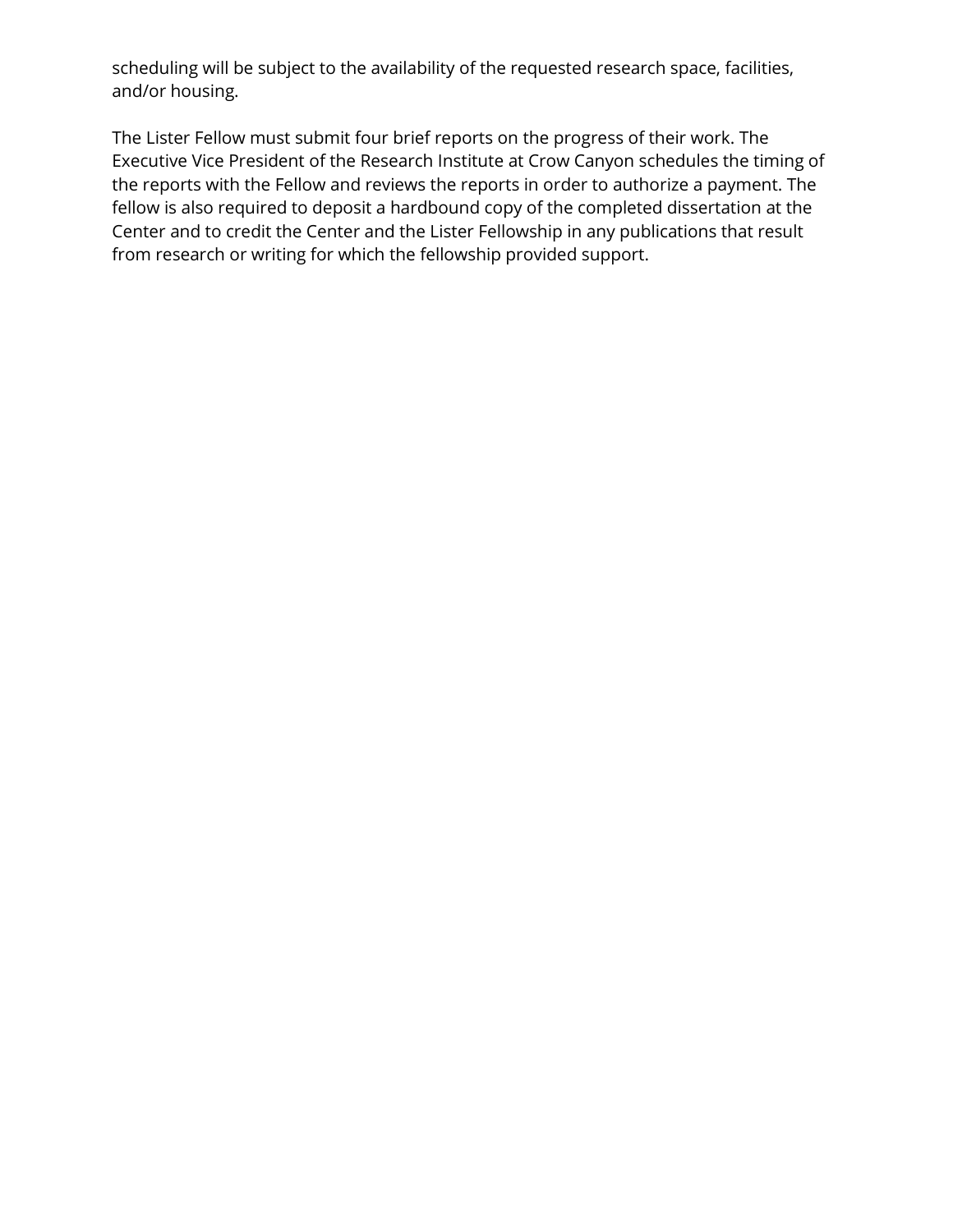#### **Eligibility**

The broad eligibility requirements for the Lister Fellowship are in keeping with Florence and Bob's wide range of interests in Southwest archaeology. The fellowship is open to students who have been admitted to a Ph.D. program at a recognized university in North America and who are engaged in dissertation research or writing. The design of the student's project must produce a significant increase in knowledge about American Indian cultures in the southwestern United States or northern Mexico. Data for the dissertation may be gathered through field archaeology or analysis of existing archaeological collections. The study may be focused on either the pre-Hispanic or historic period; projects that consider the interaction of American Indian and European-derived cultures are eligible. Relevant projects that depend primarily on ethnoarchaeology or paleoenvironmental studies will also be considered.

#### **Selection Process**

The Crow Canyon Archaeological Center reserves the right in any given year to solicit applications at large (open application) or to restrict the application process to Crow Canyon candidates (internal application). **The 2022–2023 Lister Fellowship is an open application solicited at large.**

*Open Application:* The Lister Fellowship announcement appears on Crow Canyon's website [\(www.crowcanyon.org\)](http://www.crowcanyon.org/). A committee established by Crow Canyon and comprised of both internal and external reviewers evaluates the applications and selects the Fellow.

#### **Evaluation**

Considerations for evaluating the applications include the following:

- The quality of the application, including the following: its theoretical and methodological content; the arguments that link the questions asked with the data collected and the analyses conducted; its completeness; and the quality of the writing
- The potential of the dissertation to produce substantive results and a significant advance in knowledge of American Indian cultures in the southwestern United States or northern Mexico
- The quality of the applicant's previous academic performance and scholarship
- The applicant's promise for productive future research and publication
- The ability of the applicant to complete a draft of a dissertation by or near the end of the fellowship period

If, in the opinion of the evaluation committee, we received no sufficiently worthy applications, no award will be made.

The Crow Canyon Archaeological Center is an Equal Opportunity Employer and follows equal opportunity principles in the evaluation and award of the Lister Fellowship.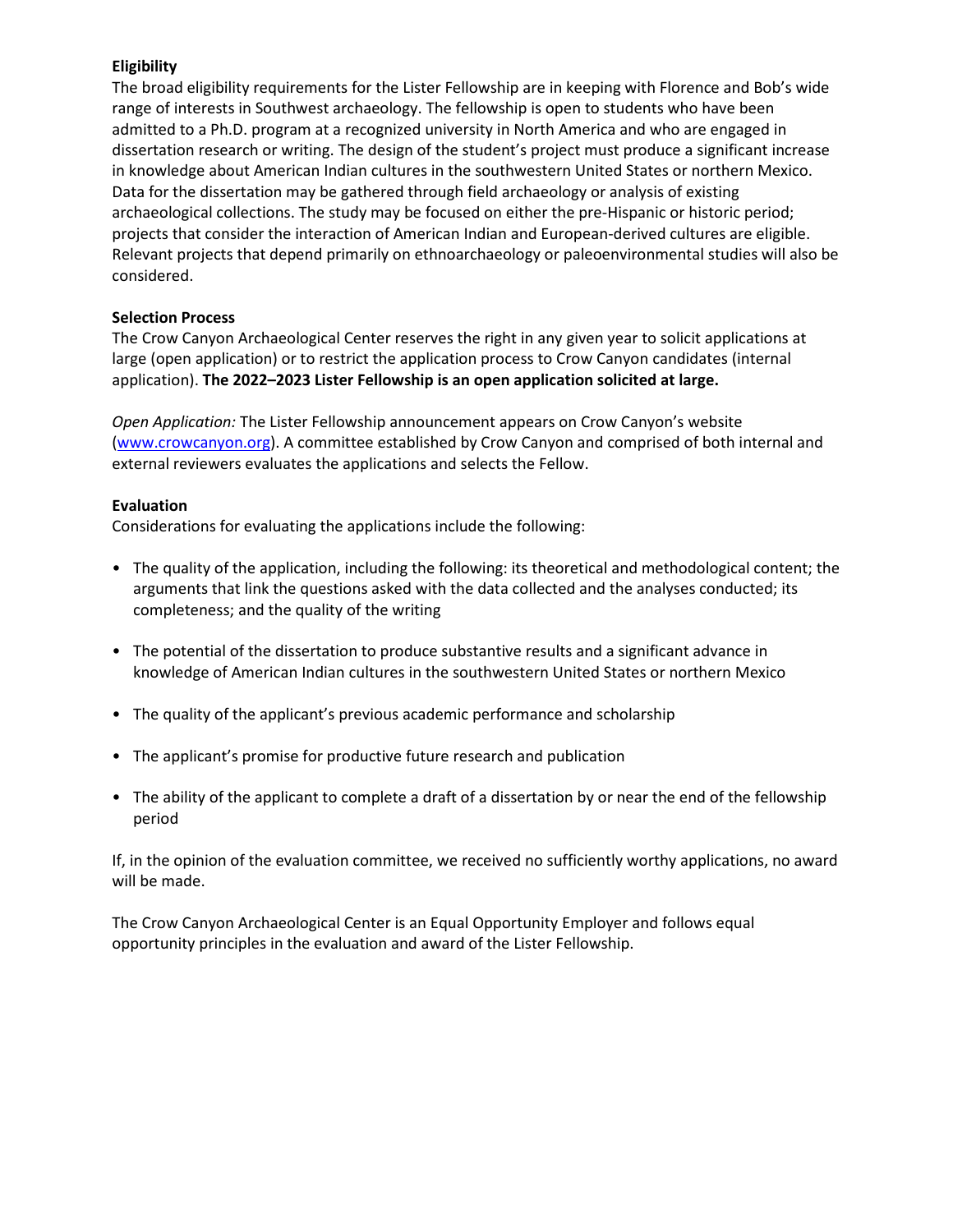#### **Application Format**

Create all material on letter-size (8½-x-11-inch) paper using 1-inch margins and 12-point font. Compile the document as a PDF and submit via email to Mark Varien at *mvarien@crowcanyon.org*.

### **Application Content**

- A cover sheet that provides the following:
	- a. the full name and signature of the applicant
	- b. the applicant's current and permanent addresses, telephone numbers, and e-mail
	- c. the title of the proposed dissertation
	- d. the name and address of the department and university that will award the Ph.D.
	- e. the date on which the applicant was admitted to the Ph.D. program
	- f. the date on which the applicant was admitted to candidacy, if applicable
	- g. the expected date of completion of the degree
	- h. the name, address, and telephone number of the chair of the applicant's Ph.D. committee
	- i. the names, addresses, and telephone numbers of three persons (in addition to the committee chair) who are familiar with the applicant's academic work or research and who are willing to serve as references
- A one-page academic biography, providing a brief account of the applicant's academic and research background and professional goals
- A 200-word abstract that summarizes the proposed research
- A narrative description of the dissertation project and its significance, in no more than seven pages, double-spaced. The description should include references; these should be listed in a bibliography that is in addition to the seven-page-maximum narrative description. If collections or records housed at the Crow Canyon Archaeological Center will be consulted as part of the project, these plans should be outlined.
- A research and writing timetable that succinctly states the following in outline form and in no more than two pages:
	- a. what research has already been accomplished as of the date of application
	- b. the work planned from the time the fellowship is awarded until a complete draft is ready for review by the chair of the dissertation committee
	- c. the amount of time that will be devoted to dissertation research or writing during the fellowship period
	- d. what other support/employment, if any, is planned for that period
	- e. estimated date of graduation
- An up-to-date professional curriculum vitae
- A one- to two-page letter of recommendation from the dissertation committee chair that states that they have reviewed the proposal and supports the research, along with a brief evaluation of the proposed research. **The committee chair should submit a pdf file of this letter separately to**  [mvarien@crowcanyon.org,](mailto:mvarien@crowcanyon.org) **or if they prefer, they can mail a hard copy to Mark Varien at the address below.**

The application deadline is **October 13, 2021**. Other than the letter from the committee chair, letters of reference **should not** be requested by the applicant; the evaluation committee will contact references, if necessary, after an initial screening of applications. The award will be announced on or about November 12, 2021.